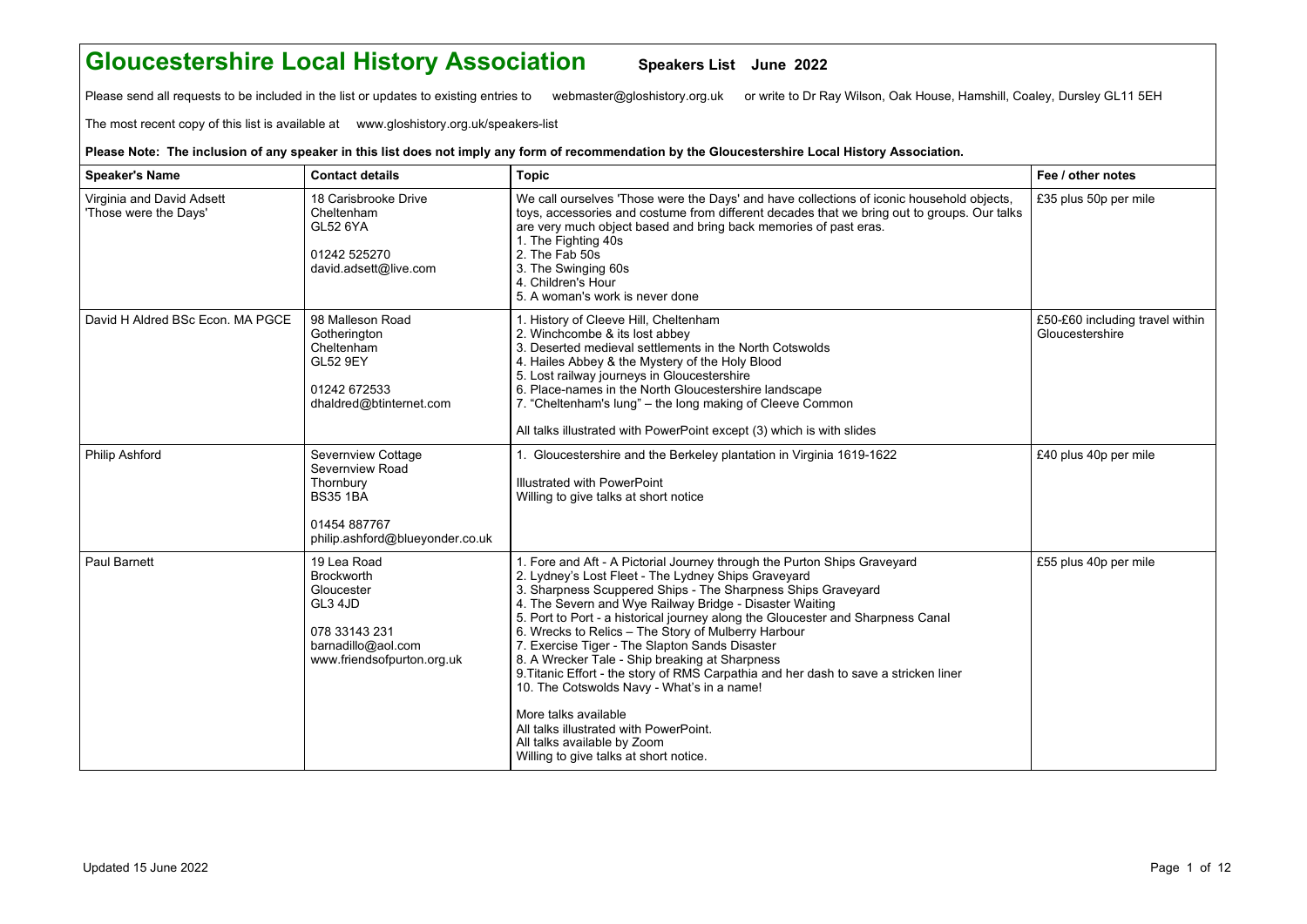| <b>Speaker's Name</b>                                                   | <b>Contact details</b>                                                                                                                                                                     | <b>Topic</b>                                                                                                                                                                                                                                                                                                                                                                                                                                                                                                                                                                                                                                                                                                                                                                          | Fee / other notes                         |
|-------------------------------------------------------------------------|--------------------------------------------------------------------------------------------------------------------------------------------------------------------------------------------|---------------------------------------------------------------------------------------------------------------------------------------------------------------------------------------------------------------------------------------------------------------------------------------------------------------------------------------------------------------------------------------------------------------------------------------------------------------------------------------------------------------------------------------------------------------------------------------------------------------------------------------------------------------------------------------------------------------------------------------------------------------------------------------|-------------------------------------------|
| Kirstie Bingham<br>(Learning & Access Officer<br>The John Moore Museum) | John Moore Museum<br>41/42 Church Street,<br>Tewkesbury,<br>Gloucestershire,<br><b>GL20 5SN</b><br>01684 297174<br>education<br>@johnmooremuseum.org<br>www.johnmooremuseum.org/<br>talks/ | 1. Tasting the Tudors: Food and drink of the Tudor period<br>2. Birch, Beer and Bibles: Tudor and Stuart Education<br>3. Midwife, herbalist, surgeonwitch! Women & medicine in Tudor England<br>4. Unusual Cures and Blood Galore! Tudor and Stuart Medicine<br>5. Tudor swearing, sex & loos! The naughty bits not seen in historical dramas<br>6. Cards on the Table and Jerkins for Goalpost - Tudor and Stuart Entertainment.<br>7. Hidden Voices: Women in the Tudor and Stuart Eras.<br>8. Deciphering the Hidden Symbols in Elizabethan Art<br>9. The Arcane, Bizarre and darn right Witchy!<br>10. A Tudor Christmas<br><b>Most Talks use PowerPoint</b><br>All talks available by Zoom<br>Available to give talks at short notice<br>Some talks given in historical clothing | £30 + 40p per mile travelling<br>expenses |
| Dr Steven Blake FSA FMA                                                 | Delton<br><b>Fairmount Road</b><br>Cheltenham<br><b>GL51 7AQ</b><br>01242 510926<br>steven.blake@<br>Deltonglos.plus.com                                                                   | 1. Gloucestershire's medieval churches (especially wall-paintings and fonts)<br>2. English medieval wall-paintings<br>3. English medieval church fonts<br>4. History of Cheltenham (particularly churches, chapels and the Pittville Estate)<br>5. What the visitors thought: a light-hearted look at Cheltenham since the 1700s<br>6. George Rowe's 'Illustrated Cheltenham Guide' of 1845: then and now<br>7. The Honourable Miss Monson (1754-1843): an early 19thC Cheltenham lady builder<br>8. John Bellamy (1808-1893): a Gloucestershire travelling showman<br>9. The Cotswold Way: 100 miles of history<br>Talks illustrated with slides<br>Talks 5, 7 and 8 could also be illustrated with power point                                                                      | £60 plus 40p per mile                     |
| lan Boskett                                                             | <b>Western House</b><br><b>Abbots Court Drive</b><br>Twyning<br>Tewkesbury<br>GL20 6JJ<br>01684 290136<br>ianboskett@gmail.com                                                             | 1. Ashchurch to Tewkesbury by Train<br>2. The Great Train Robbery 1963<br>3. A walk down memory lane via steam, tram and horse<br>All talks illustrated with PowerPoint<br>Willing to give talks at short notice                                                                                                                                                                                                                                                                                                                                                                                                                                                                                                                                                                      | £40 including travel within the<br>county |
| Dr Katherine Bradley                                                    | 37 Aston Street<br>Oxford<br>OX4 1EW<br>01865 724371<br>khbradley1@gmail.com                                                                                                               | 1. Creative Women - women involved in the arts & crafts movement in the Cotswolds<br>2. Early professional women gardeners<br>3. Nineteenth century women travellers and explorers<br>4. No corsets! The aesthetic and rational dress movements come to Gloucestershire<br>All talks illustrated with PowerPoint<br>Willing to give talks by Zoom                                                                                                                                                                                                                                                                                                                                                                                                                                     | £50 plus travel at 45p per mile           |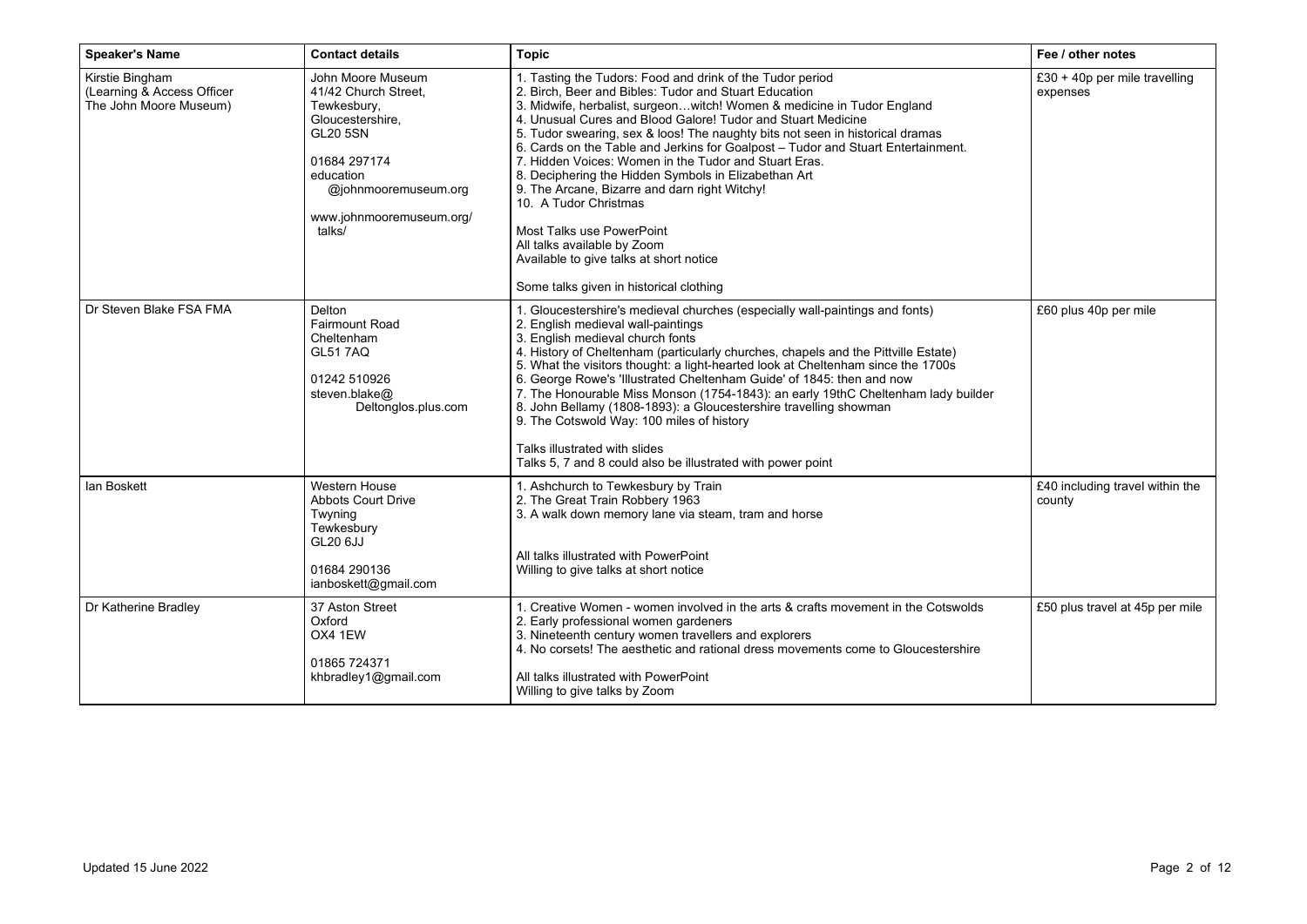| <b>Speaker's Name</b>                                | <b>Contact details</b>                                                                                                         | <b>Topic</b>                                                                                                                                                                                                                                                                                                                                                                                                                                                                                                               | Fee / other notes                                                                                                                           |
|------------------------------------------------------|--------------------------------------------------------------------------------------------------------------------------------|----------------------------------------------------------------------------------------------------------------------------------------------------------------------------------------------------------------------------------------------------------------------------------------------------------------------------------------------------------------------------------------------------------------------------------------------------------------------------------------------------------------------------|---------------------------------------------------------------------------------------------------------------------------------------------|
| Andrew Breeze, MA, DipCeltStud,<br>PhD, FRHistS, FSA | Department of Philology, University<br>of Navarra,<br>31009 Pamplona,<br>Spain<br>+34 948 279172<br>abreeze@unav.es            | 1. The Real 'King' Arthur: A Sixth-Century North British Hero<br>2. 493: Ambrosius Aurelianus and the British Victory of Mount Badon<br>3. Celtic Goddesses and Ancient Gloucestershire Paganism<br>4. J. R. R. Tolkien and 'Sir Gawain and the Green Knight'<br>5. Women and Paganism in the Classic Welsh Mabinogion<br>6. The Exeter Book: Cracking Anglo-Saxon Riddles<br>7. 'In Summertime on Bredon': A. E. Housman's Lyric Places<br>All talks illustrated with PowerPoint<br>Willing to give talks at short notice | £70 including travel within the<br>county                                                                                                   |
| <b>Stuart Butler</b>                                 | Rydal<br><b>Coronation Road</b><br>Rodborough<br>Stroud<br>GL5 3SL<br>stfc12@hotmail.com<br>01453 752168<br>07714791554        | 1. The Radical History of Stroud and the Five Valleys in the 18th and 19th centuries<br>2. What is 'radical' history?<br>3. John Thelwall and Gloucestershire: 'the most dangerous man in England'                                                                                                                                                                                                                                                                                                                         | £50 plus 40p per mile                                                                                                                       |
| Sean Callery                                         | Lyra, Down End,<br>Hook Norton,<br>Oxfordshire, OX15 5LW<br>Offbeatcotswolds.com<br>offbeatcotswolds@gmail.com<br>07961 090454 | 1. Cotswolds Cornucopia: a whirlwind tour of landmarks and surprises.<br>2. Titanic: marvels, myths and the Midlands with surprising connections.<br>3. Cheltenham's Northern Lights: Tales of a rival and a racecourse.<br>4. Get your kicks on The A40. Stories and sites from London to Wales.<br>All talks illustrated with PowerPoint<br>Willing to give talks by Zoom                                                                                                                                                | £70 plus 30p per mile                                                                                                                       |
| Chedworth Roman Villa                                | Chedworth Roman Villa<br>Yanworth<br><b>GL54 3LJ</b><br>01242 890256<br>chedworth@nationaltrust.org.uk                         | 1. The history of Chedworth Roman Villa<br>2. Archaeology of Chedworth Roman Villa<br>More talks available which can be of a more specialist nature<br>All talks illustrated with PowerPoint.<br>All talks available by Zoom                                                                                                                                                                                                                                                                                               | Donation to Chedworth Roman<br>Villa: £30 for a group of up to<br>30 people and £50 for groups<br>above 30. Travel expenses 33p<br>per mile |
| <b>Tony Conder</b>                                   | 13 Alexandra Road<br>Gloucester<br>GL1 3DR<br>01452 556559<br>07708 660613<br>ajam.conder@hotmail.com                          | 1. A Gloucestershire Odyssey, the history of the formation of the county<br>2. Gloucestershire and the Atlantic Slave Trade<br>3. Gloucestershire comes to the Light, the story of Gloucester and power generation<br>4. The Secret World of Gloucester Docks, stories from a Victorian Age.<br>5. 200 years of Saul Junction<br>6. The Chosen Trio, the friendship between Ivor Gurney, Will Harvey and Herbert Howells<br>All talks illustrated with PowerPoint                                                          | £40 per talk, negotiable for<br>small groups.                                                                                               |
| Rev Dr Martin Connop Price                           | Ross-on-Wye,<br>Herefordshire<br>01989 565975<br>Martinconnopprice@<br>Btinternet.com                                          | 1. The Hereford, Ross & Gloucester Railway<br>2. The Severn Estuary: Gloucester to the Bridges<br>3. Railways on the Clee Hills (Shropshire)<br>4. Stocksbridge Steelworks and the Stocksbridge Railway (South Yorkshire)<br>5. The Lampeter & Aberayron Light Railway<br>6. The Newcastle Emlyn branch<br>All talks illustrated with PowerPoint.                                                                                                                                                                          | Normally £50 to £60 depending<br>on distance                                                                                                |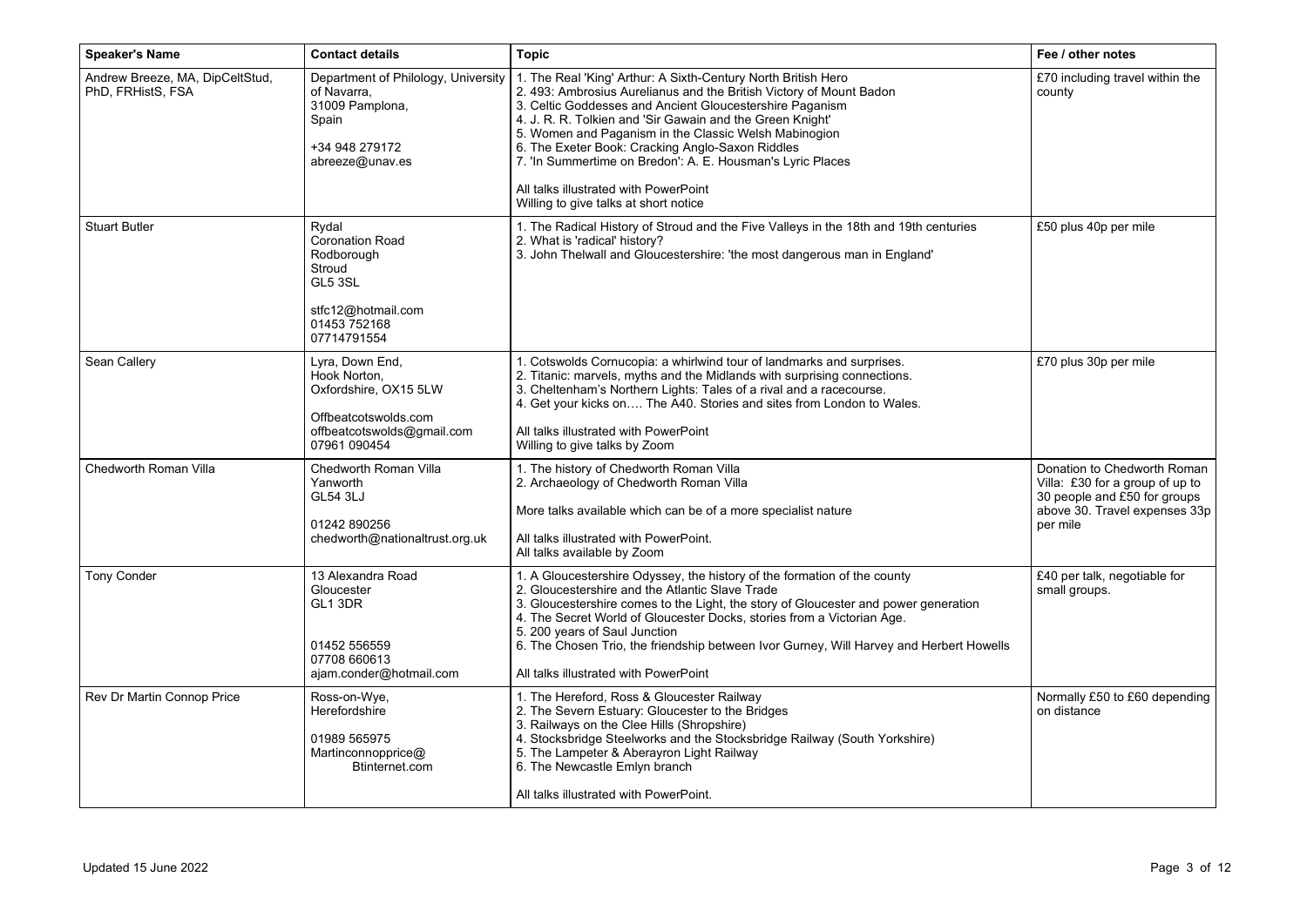| <b>Speaker's Name</b> | <b>Contact details</b>                                                                                                                                                         | <b>Topic</b>                                                                                                                                                                                                                                                                                                                                                                                                                                                                                                                                                                                                                                     | Fee / other notes                                                   |
|-----------------------|--------------------------------------------------------------------------------------------------------------------------------------------------------------------------------|--------------------------------------------------------------------------------------------------------------------------------------------------------------------------------------------------------------------------------------------------------------------------------------------------------------------------------------------------------------------------------------------------------------------------------------------------------------------------------------------------------------------------------------------------------------------------------------------------------------------------------------------------|---------------------------------------------------------------------|
| Corinium Museum       | Corinium Museum<br><b>Park Street</b><br>Cirencester<br>GL7 2BX<br>Learning Development Officer<br>01285 655611<br>Coriniummuseum@<br>everyoneactive.com<br>Coriniummuseum.org | 1. Anglo-Saxon Burials at Butler's Field, Lechlade<br>2. An Introduction to the Mosaics of Roman Corinium<br>3. Interpreting the Mosaics of Roman Corinium<br>4. The Hare Mosaic - Discovery and Archaeology<br>5. Highlights of the Corinium Museum displays<br>6. Iron Age Hillforts in the Cotswolds<br>7. Nose to Tail: Horses in the Iron Age Britain<br>8. Highlights of the Corinium Museum displays<br>9. An Introduction to Roman Corinium<br>10. Stone Age to Corinium: New Prehistory Displays at Corinium Museum<br>All talks illustrated with PowerPoint<br>Talks delivered in person - daytime only<br>Or via zoom in the evenings | £75 per talk, plus 45p per mile                                     |
| Peter Covey-Crump     | 85 Hales Road<br>Cheltenham<br><b>GL52 6ST</b><br>01242 516856<br>peter.coveycrump@gmail.com                                                                                   | 1. A journey from England to Barbados and Demerara and back in 1803<br>2. Making a Fortune: The biography of an English merchant in Bengal, 1754 to 1763<br>3. Charles Kingsley and The Water-Babies<br>4. A Naval Officer's Diary: (1) HMS Drake 1905<br>5. A Naval Officer's Diary: (2) HMS Agincourt 1914-15<br>6. A Naval Officer's Diary: (3) China 1929-31<br>7. 1807 Journal of a Walk from London to Edinburgh<br>8. The Baltimores and the Creation of Maryland<br>All talks are illustrated with PowerPoint and are largely based on original documents<br>Willing to give talks at short notice                                       | No fee, travel expenses at 40p<br>per mile outside Cheltenham.      |
| Liz Davenport         | 42, Bradley Street<br>Wotton-under-Edge<br>Glos GL12 7AT<br>01453 845578<br>liz.davenport@<br>woodchestermansion.org.uk                                                        | 1. Woodchester Mansion - an Unfinished Masterpiece<br>2. A visit to the antipodes in 1852-4 and its impact on a unique Gloucestershire house<br>Both talks illustrated with Powerpoint<br>Both talks available by Zoom                                                                                                                                                                                                                                                                                                                                                                                                                           | £50 donation to Woodchester<br>Mansion Trust, No travel<br>expenses |
| <b>Gwilym Davies</b>  | "Sweets of May"<br>11a Greet Road<br>Winchcombe<br>Gloucestershire<br><b>GL54 5JT</b><br>01242 603094<br>0784 357 5222<br>www.qwilymdavies.co.uk<br>gwilym@sweetsofmay.co.uk   | 1. English Gypsy folk song and dance<br>2. Folk music and songs of the Cotswolds<br>3. Percy Grainger folk song collecting in Gloucestershire<br>4. History of Cotswold Morris Dancing<br>5. Traditional Cotswold Carols and Wassails<br>Talks often given with wife, Carol, including live performance and Powerpoint                                                                                                                                                                                                                                                                                                                           | £60 plus 40p per mile                                               |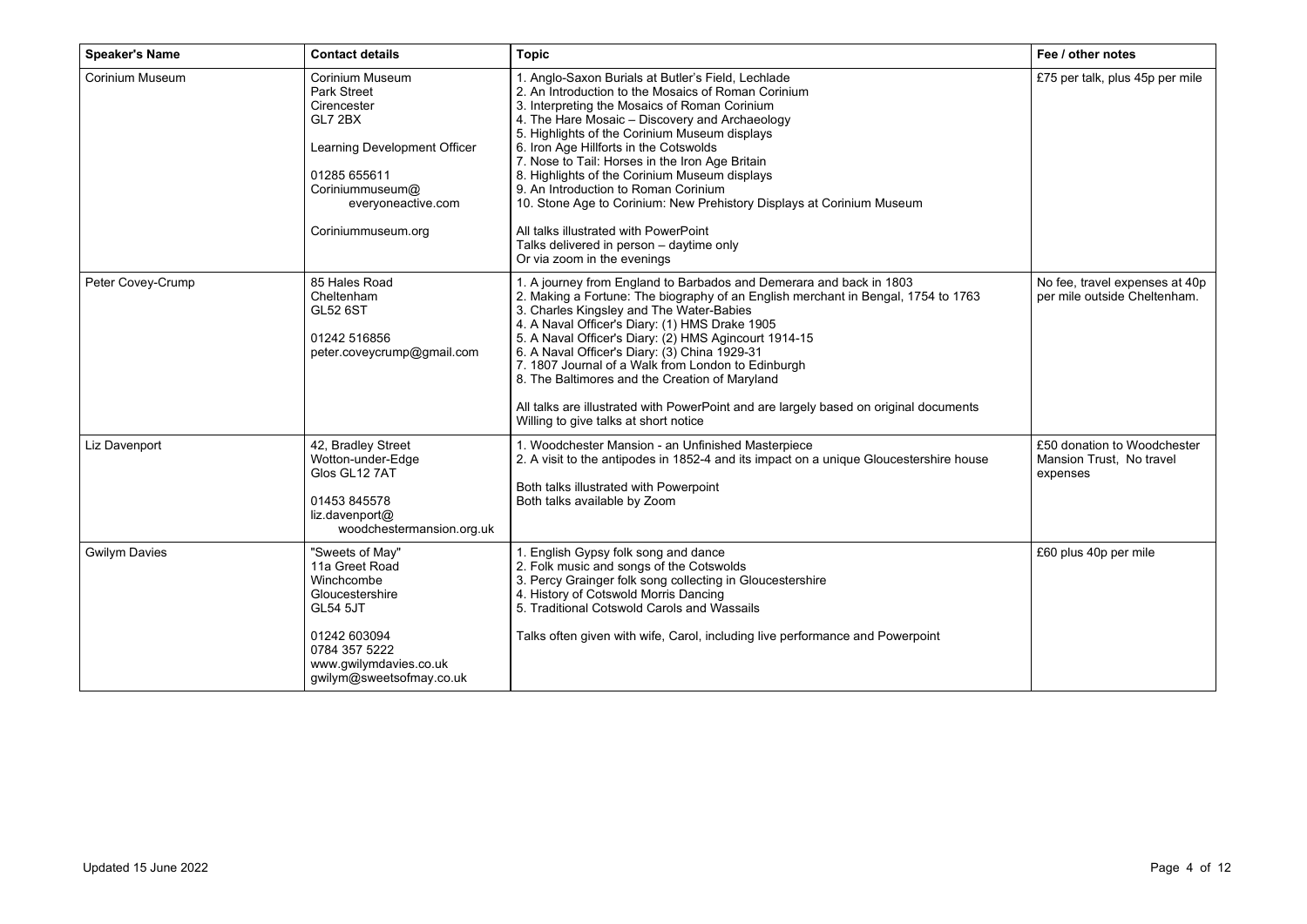| <b>Speaker's Name</b>                                             | <b>Contact details</b>                                                                                                        | <b>Topic</b>                                                                                                                                                                                                                                                                                                                                                                                                                                                                                                                                                                                                                                                                                                                                                                                 | Fee / other notes                                                                                                                                         |
|-------------------------------------------------------------------|-------------------------------------------------------------------------------------------------------------------------------|----------------------------------------------------------------------------------------------------------------------------------------------------------------------------------------------------------------------------------------------------------------------------------------------------------------------------------------------------------------------------------------------------------------------------------------------------------------------------------------------------------------------------------------------------------------------------------------------------------------------------------------------------------------------------------------------------------------------------------------------------------------------------------------------|-----------------------------------------------------------------------------------------------------------------------------------------------------------|
| John Dixon<br>(President<br>Tewkesbury Historical Society)        | 5 Stokes Court<br>Oldbury Road<br>Tewkesbury<br><b>GL20 5JL</b><br>01684 294262 / 07747727703<br>johnhistory46@btinternet.com | 1. "Alien Duties for the Privileged"? Medical Volunteering in Tewkesbury during WW1<br>2. Forever Bound to Tewkesbury - a Historical Perspective on John Moore<br>3. Who was responsible for the Death of Tewkesbury's Railways?<br>4. An insignificant Theatre of War? (WWII & the GIs in the Tewkesbury area)<br>5. A Stranger in our Midst (Barbara Cartland and Tewkesbury)<br>6. West Indian Slavery: The Codrington Connection with Tewkesbury<br>7. Hidden Tewkesbury<br>8. Poverty, Pestilence and Privies: A Social History<br>9. Tippling by the Tun (Alcohol trade - and temperance - in Tewkesbury)<br>10. The Neglected History of Boat Building in Tewkesbury<br>All talks illustrated with PowerPoint<br>All talks available by Zoom<br>Willing to give talks at short notice | £45 plus 18p per mile                                                                                                                                     |
| Dr Simon Draper<br>(Assistant editor, Victoria County<br>History) | 42 Meadoway<br>Bishop's Cleeve<br>Cheltenham<br><b>GL52 8NB</b><br>01242 677074<br>luckdraper@gmail.com                       | 1. Place-Names in the (Gloucestershire) Landscape<br>2. Place-Names and Archaeology (in Gloucestershire)<br>3. Making a Living on the River Severn<br>4. Surnames and Local History (with a Gloucestershire focus)<br>5. Boundaries in the Landscape: Archaeology and Landscape History<br>6. Anglo-Saxon Gloucestershire: Life and Landscape<br>7. Anglo-Saxon Wiltshire: Life and Landscape<br>8. Lordship in the Landscape: A History and Archaeology of the Manor<br>9. The Victoria County History (VCH) in Gloucestershire (and/or Oxfordshire)<br>All talks illustrated with PowerPoint<br>All talks available by Zoom                                                                                                                                                                | £50 + 40p per mile. (For $(9)$<br>half of the fee will be donated<br>to the relevant VCH Trust)                                                           |
| David Elder                                                       | 92 Naunton Lane<br>Leckhampton<br>Cheltenham<br><b>GL53 7BG</b><br>01242 517281<br>davidelder.net@gmail.com                   | 1. Cheltenham's iconic buildings<br>2. Dr Edward Adrian Wilson:'Cheltenham's Antarctic Hero'<br>3. Dr Edward Adrian Wilson: his life in Cheltenham<br>4. 'He went about doing good': the story of Dr Edward Thomas Wilson (1832-1918)<br>5. Lady writers in Cheltenham<br>6. Literary Cheltenham<br>7. Literary Tewkesbury<br>8. Secret Cheltenham<br>9. Secret Cirencester<br>All talks illustrated with PowerPoint<br>All talks available by Zoom                                                                                                                                                                                                                                                                                                                                          | £45 plus 40p per mile                                                                                                                                     |
| Pete Evans                                                        | 54 Farriers End<br>Quedgeley<br>Gloucester<br>01452 883905<br>petemon60106@gmail.com                                          | 1. Mainly Coasters, Mainly Local<br>Talk is illustrated with slides                                                                                                                                                                                                                                                                                                                                                                                                                                                                                                                                                                                                                                                                                                                          | £25 inclusive of transport if<br>local to Gloucester plus an<br>optional small donation either<br>to the Severn Area Rescue<br><b>Association or RNLI</b> |
| Sarah Ewbank                                                      | Byways, Fyfield<br>Lechlade,<br>GL7 3NS.<br>01367 850465<br>Sarah@sarahewbank.co.uk                                           | 1. 10 solid stone reasons why Stonehenge had a roof<br>Talk is illustrated with PowerPoint                                                                                                                                                                                                                                                                                                                                                                                                                                                                                                                                                                                                                                                                                                   | £50 plus travel at £40p per mile                                                                                                                          |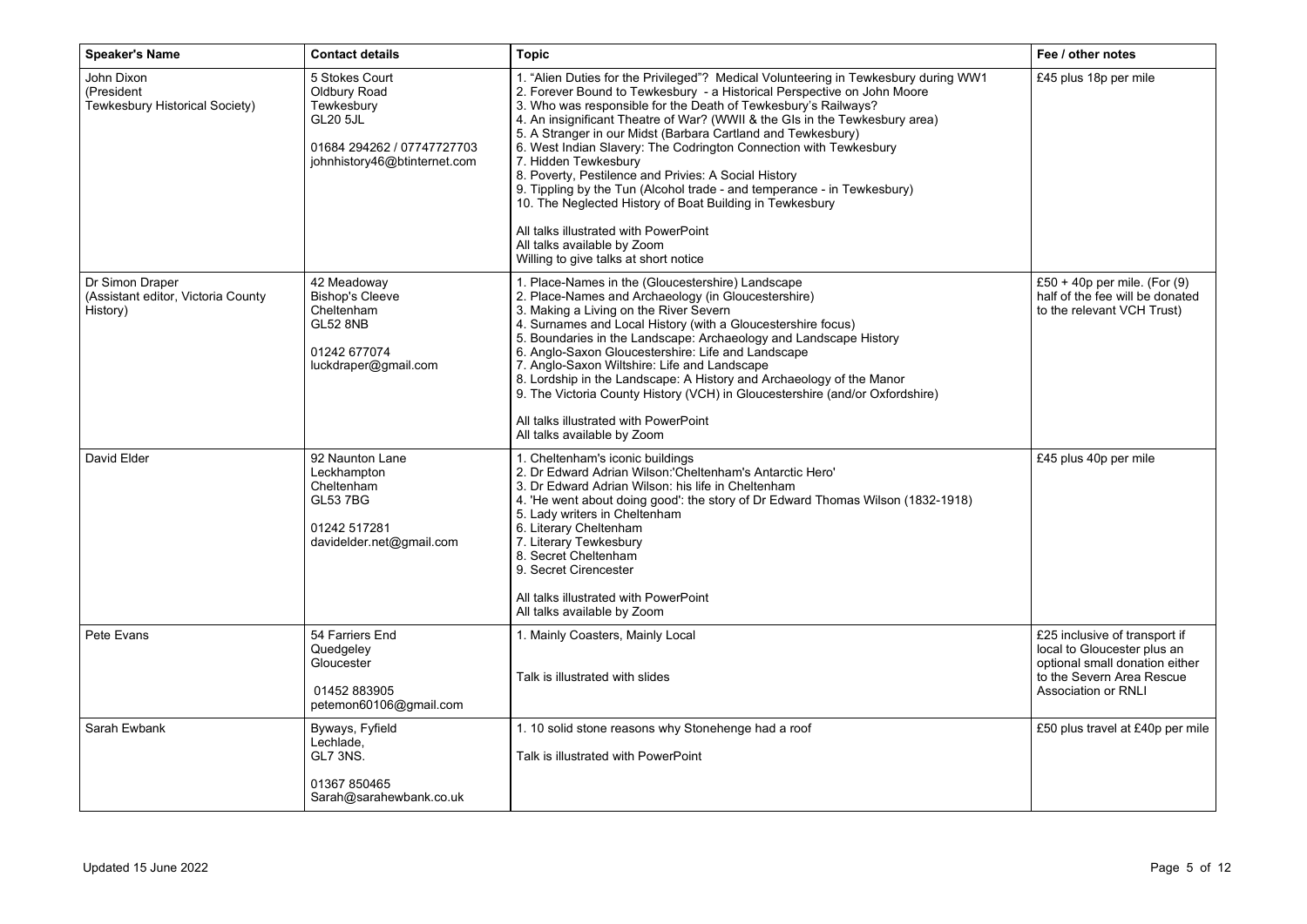| <b>Speaker's Name</b>                                                              | <b>Contact details</b>                                                                                                                                             | <b>Topic</b>                                                                                                                                                                                                                                                                                                                                                                                                                                                                                                                                                                                                                           | Fee / other notes                                                                                  |
|------------------------------------------------------------------------------------|--------------------------------------------------------------------------------------------------------------------------------------------------------------------|----------------------------------------------------------------------------------------------------------------------------------------------------------------------------------------------------------------------------------------------------------------------------------------------------------------------------------------------------------------------------------------------------------------------------------------------------------------------------------------------------------------------------------------------------------------------------------------------------------------------------------------|----------------------------------------------------------------------------------------------------|
| Patrick Furley                                                                     | Tramara<br>160 Hempsted Lane<br>Hempsted<br>Gloucester<br>GL2 5JY<br>01452 504379                                                                                  | 1. The Magic Lantern Its history and a show as it was given 150 years ago<br>2. Magic Lantern Christmas Show using original plates and readings<br>3. The History of Film, 1870-1920<br>4. History of Recorded Sound with a 1895 Graphaphone, wax cylinders & 78 rpm records<br>5. Titanic - A 1912 magic lantern show and associated commemorative material<br>Willing to give talks at short notice                                                                                                                                                                                                                                  | £40 inclusive within 10 mile<br>radius of Gloucester then<br>additional mileage at 35p per<br>mile |
|                                                                                    |                                                                                                                                                                    |                                                                                                                                                                                                                                                                                                                                                                                                                                                                                                                                                                                                                                        |                                                                                                    |
| <b>Richard Goddard</b>                                                             | 54 Bader Avenue<br>Churchdown<br>Gloucester<br>GL3 2JF                                                                                                             | 1. Battle of Tewkesbury 1471<br>Talk is illustrated with PowerPoint                                                                                                                                                                                                                                                                                                                                                                                                                                                                                                                                                                    | £40.00                                                                                             |
|                                                                                    | 07884 106549<br>Goddard961@gmail.com                                                                                                                               | Willing to give talks at short notice                                                                                                                                                                                                                                                                                                                                                                                                                                                                                                                                                                                                  |                                                                                                    |
| <b>Martin Graebe</b>                                                               | 59 Roberts Close<br>Cirencester<br>GL7 2RP<br>01285 651 104<br>martin.graebe@btinternet.com<br>www.martinandshan.net<br>YouTube channel:<br>https://bit.ly/3Acubcf | 1. The Enigma of Folk Song, An Expedition in Search of a Tradition<br>2. Cotswolds Arts and Crafts and Folk Music'<br>3. As I Walked Out, Sabine Baring-Gould and the Search for the Folk Songs of Devon and<br>Cornwall<br>4. Alfred Williams and the Folk Songs of the Upper Thames<br>All talks are illustrated with PowerPoint, and include musical examples, some sung live                                                                                                                                                                                                                                                       | £60 plus 40p per mile for travel<br>beyond 20 miles from<br>Cirencester                            |
| Adrienne Grinyer & Ingrid Walden<br>(From Time to Time)                            | Rose Cottage<br>Church Road<br>Tirley<br>Glos GL19 4HH<br>07817 576183<br>www.fromtimetotime.co.uk<br>info@fromtimetotime.co.uk                                    | 1. The Why's and Wherefores of Tudor Everyday Life<br>2. A Stitch in Time - Tudor clothes and home crafts<br>3. Let us entertain you - Tudor pastimes<br>4. The Art of a Merry Marriage - how to find it and keep it!<br>5. Victorian Entertainments - from the posh to the poor<br>6. A Day in the Life of a Victorian Lady and her housekeeper<br>7. Christmas talks - Tudor, Victorian, WW2, Regency, Cotswold (1920's)<br>Talks are given in full costume.<br>Some talks available on Zoom - see website<br>Willing to give talks at short notice.                                                                                 | £70 plus 45p per mile travel<br>expenses                                                           |
| Nicholas Herbert<br>(former county editor, Victoria History<br>of Gloucestershire) | Gable Cottage<br>Park Lane<br>Prestbury<br>Cheltenham<br><b>GL52 3BN</b><br>01242 232242<br>n.herbert345@btinternet.com                                            | 1. Road Travel and Transport in Georgian Gloucestershire: two talks,<br>(1) The Turnpikes and the Improvement of the Roads;<br>(2) Inns and Traffic in the Coaching Age<br>2. Trade on the River Severn in Gloucestershire<br>3. Interpreting the Gloucestershire Landscape<br>4. Landscape and Settlement in the Forest of Dean<br>5. Georgian Cirencester: Trade, Traffic, and Aristocratic Influence<br>6. Medieval Gloucester<br>7. The Development of Georgian Gloucester<br>8. The Medieval Towns of Gloucestershire<br>9. Carved Headstones of the Vale and Severnside Churchyards<br>All talks are illustrated with PowerPoint | £45.00                                                                                             |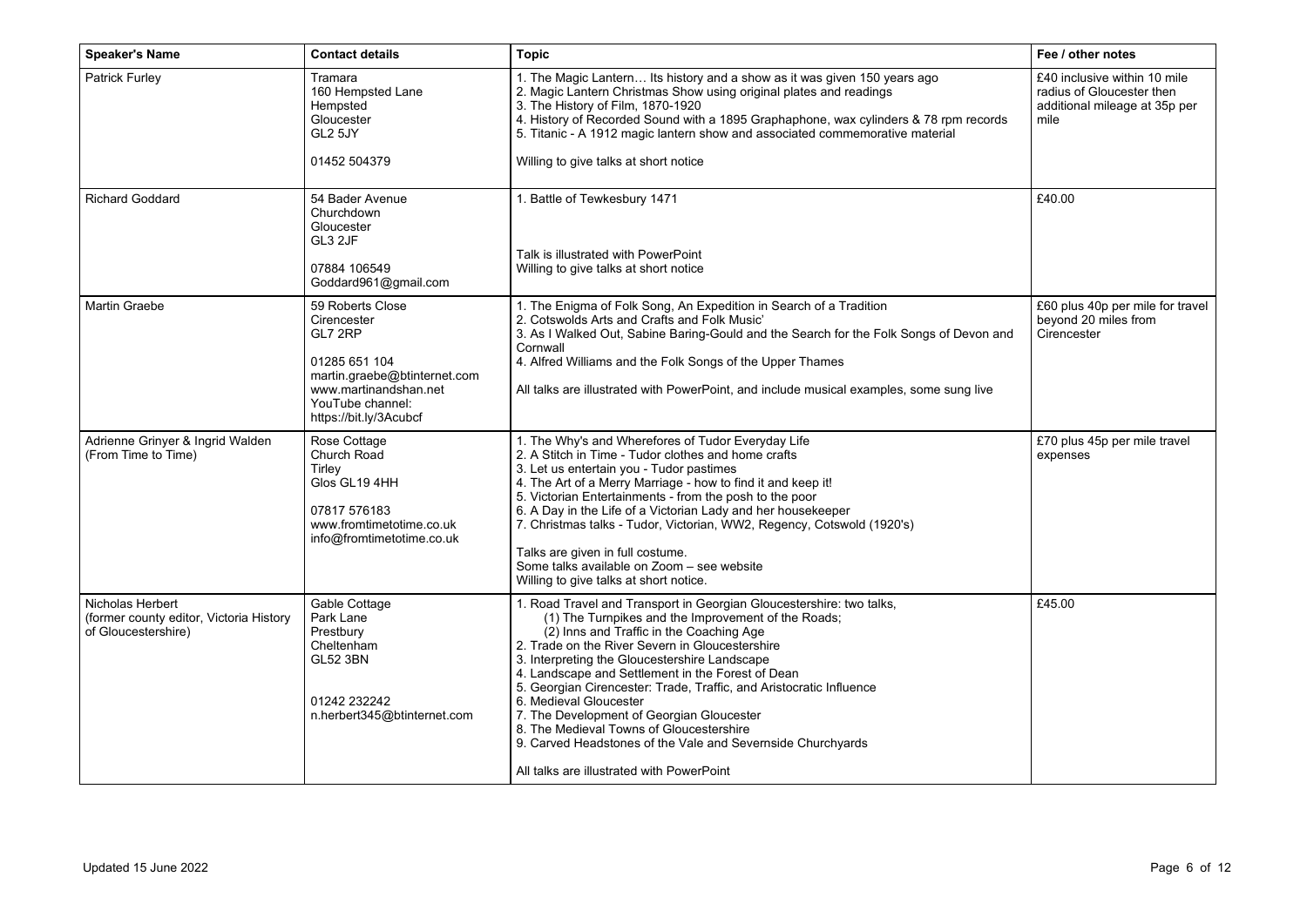| <b>Speaker's Name</b>                                                         | <b>Contact details</b>                                                                                                   | <b>Topic</b>                                                                                                                                                                                                                                                                                                                                                                                                                                                                                                                                                                                          | Fee / other notes                                                  |
|-------------------------------------------------------------------------------|--------------------------------------------------------------------------------------------------------------------------|-------------------------------------------------------------------------------------------------------------------------------------------------------------------------------------------------------------------------------------------------------------------------------------------------------------------------------------------------------------------------------------------------------------------------------------------------------------------------------------------------------------------------------------------------------------------------------------------------------|--------------------------------------------------------------------|
| Rose Hewlett                                                                  | 9 Vicarage Lane<br>Frampton on Severn<br>Gloucester<br>GL2 7EE<br>01452 740894<br>07710 182678<br>framptonrose@gmail.com | 1. 1607: The great Severn Estuary flood<br>2. The sea walls of the Severn<br>3. Living on the edge: Communities along the upper Severn Estuary<br>4. A village through time<br>5. House History/Getting the best from village records<br>6. 'Old' Frampton Court, a Commonwealth house<br>7. Village life in mid-Victorian times<br>8. 1914-18: Village life during the Great War<br>9. James Clifford, an Elizabethan entrepreneur<br>10. William Sheppard: Cromwell's law reformer<br>All talks illustrated with PowerPoint<br>All talks available by Zoom<br>Willing to give talks at short notice | £65-£75 including travel within<br>Gloucestershire                 |
| Jonathan Holt                                                                 | 7 Grosvenor Bridge Road<br><b>Bath</b><br>BA16BB<br>01225 319333<br>0794 829 2628<br>jonathanholt3@gmail.com             | 1. Architectural Follies                                                                                                                                                                                                                                                                                                                                                                                                                                                                                                                                                                              | £60 + 30p per mile travel<br>expenses                              |
| Dr Nick Humphris                                                              | 25 Moor Lane<br>Fairford<br>GL7 4AL<br>01285 711740<br>Nickhumphris@d-to-e.co.uk                                         | 1. Chedworth Roman Villa - a guided tour<br>2. Archaeology on the Chedworth Roman Villa site<br>3. The Artistry of Mosaics over the Roman Empire<br>4. World water movement - including the Severn Bore explained<br>All talks illustrated with PowerPoint<br>Willing to give talks via Zoom<br>Willing to give talks at short notice                                                                                                                                                                                                                                                                 | £30 all monies donated to<br>charity + expenses at 33p per<br>mile |
| Margie Hoffnung, BSc, MSc<br><b>Conservation Officer</b><br>The Gardens Trust | Netherfields<br>Frog Lane<br>North Nibley<br>Glos GL11 6DJ<br>07876196074<br>margiehoffnung@gmail.com                    | 1. Rosemary Verey - Her Contribution and Legacy to C20th Gardening<br>2. Garden Visiting - A Very British Tradition<br>3. Westonbirt School - Historical Introduction to the Gardens & Holford Legacy<br>4. A Stranger at Blaise Castle<br>All talks illustrated with PowerPoint<br>Willing to give talks via Zoom<br>Willing to do talks at short notice                                                                                                                                                                                                                                             | £70 & 40p a mile if further than<br>20 miles (return)              |
| <b>Heather Hurley</b>                                                         | Linhay Cottage<br>Wye Lea<br><b>Bridstow</b><br>Ross on Wye HR9 6PZ<br>01989 566752<br>heather.hurley@btconnect.com      | 1. Trade & Transport on the Wye and Lugg<br>2. Green lanes of Herefordshire<br>3. Trackway to Turnpike<br>4. River Wye Crossings<br>5. Historic Harewood<br>6. Hidden History of Chase Hill, Ross<br>All talks illustrated with PowerPoint                                                                                                                                                                                                                                                                                                                                                            | £50 plus extra £5-£10 for non<br>local venues                      |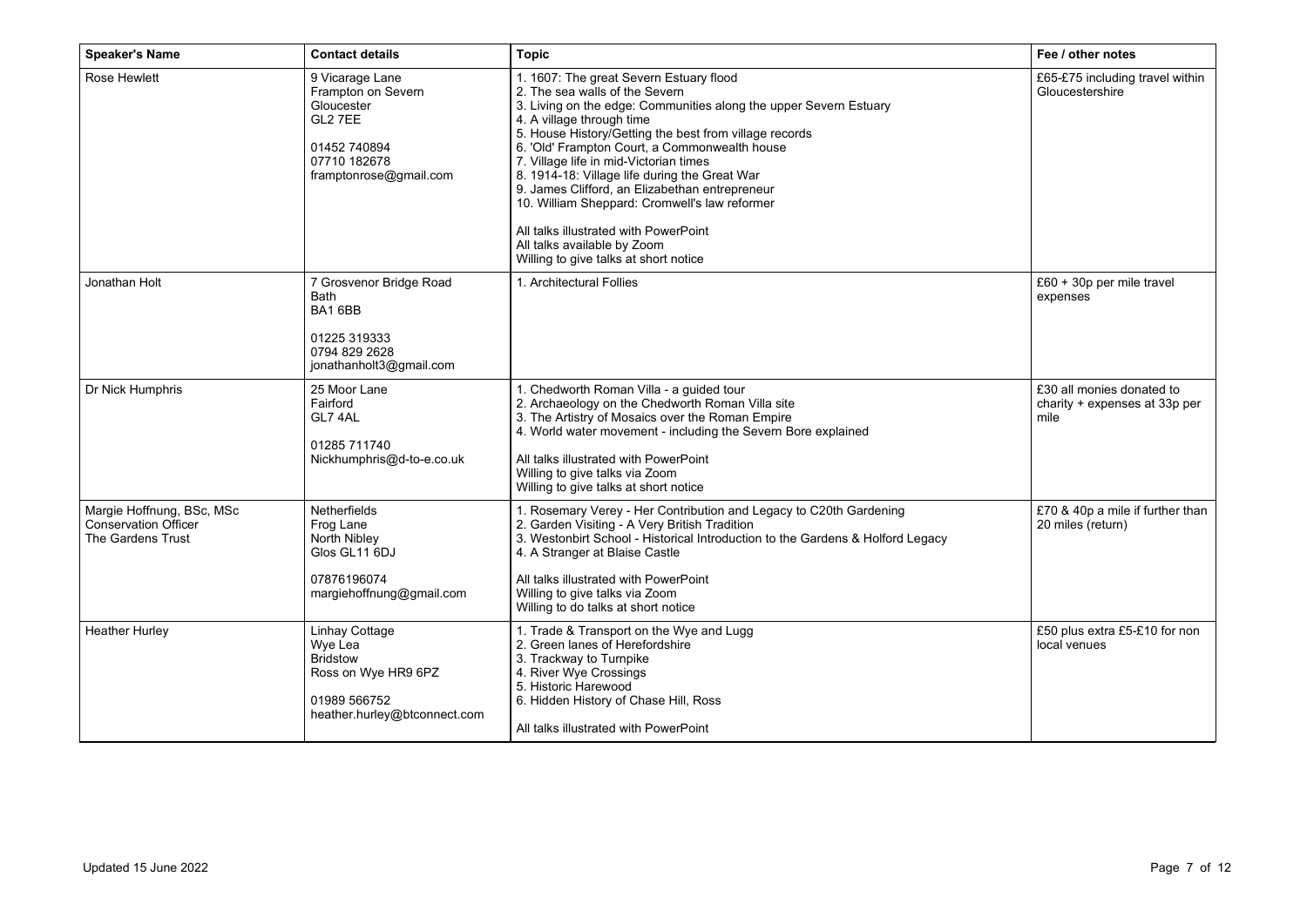| <b>Speaker's Name</b>                          | <b>Contact details</b>                                                                                                                                                 | <b>Topic</b>                                                                                                                                                                                                                                                                                                                                                                                                                                                                                                                                                                                                                                                                                                                                                                                                                                                                           | Fee / other notes                                            |
|------------------------------------------------|------------------------------------------------------------------------------------------------------------------------------------------------------------------------|----------------------------------------------------------------------------------------------------------------------------------------------------------------------------------------------------------------------------------------------------------------------------------------------------------------------------------------------------------------------------------------------------------------------------------------------------------------------------------------------------------------------------------------------------------------------------------------------------------------------------------------------------------------------------------------------------------------------------------------------------------------------------------------------------------------------------------------------------------------------------------------|--------------------------------------------------------------|
| Melanie King                                   | 10 Hensington Road<br>Woodstock<br><b>OX20 1JL</b><br>0779 199 8315<br>www.melaniekingbooks.com                                                                        | 1. "Taking the Waters": The Waxing and Waning of the English Spa<br>2. Richard (Beau) Nash and the making of Bath Spa<br>3. "Three Weeks in Wet Sheets": Hydrotherapy in 19th century England<br>4. From Assembly Rooms to Public Toilets: The Uses and Abuses of Spa Architecture<br>5. Individual talks on the spas of Bath, Bristol Hotwells, Harrogate, Cheltenham, Buxton<br>6. Tea, Coffee and Chocolate: How we fell in love with Caffeine<br>7. Food of the Gods: Adventures in Chocolate<br>8. Can Onions Cure Earache? Medical Advice from the 1700s<br>9. The English Prophets: Mother Shipton, Joanna Southcott and John Wroe.<br>10. Not just Napoleon and Jane Austen: Lesser known weird memories from 1815<br>More talks available<br>All talks illustrated with PowerPoint.<br>All talks available by Zoom<br>Willing to give talks at short notice                   | £60 plus 38p a mile                                          |
| Simon Lawton<br>(Curator<br>John Moore Museum) | John Moore Museum,<br>41/42 Church Street.<br>Gloucestershire,<br><b>GL20 5SN</b><br>01684 297174<br>curator@johnmooremuseum.org<br>www.johnmooremuseum.org/<br>talks/ | 1. The Work of the John Moore Museum - Natural History- Heritage - Living Voices<br>2. Beauty in Ugliness: John Moore and his books<br>3. "A Bloody Business"- Taxidermy in Museums<br>4. The Story of the Old Baptist Chapel, A 17th Century Baptist Meeting House<br>5. Restoring Tewkesbury's Past<br>6. Predators and Prey<br>All talks illustrated with PowerPoint<br>All talks available by Zoom<br>Willing to give talks at short notice                                                                                                                                                                                                                                                                                                                                                                                                                                        | £30 + 40p per mile travelling<br>expenses                    |
| Ian Mackintosh                                 | 6 Castle Villas<br>Stroud<br>GL5 2HP<br>01453 766273<br>Imack@btopenworld.com                                                                                          | 1. History of Stroud<br>2.400 years of Stroudwater Textiles<br>3. Life and Times at: Longford Mills and Ham Mills [other mills can also be covered]<br>4. Men Behaving badly - This talk is designed to highlight social & individual discontent<br>5. Into the Picture - A study of the C18th picture of Wallbridge<br>6. Parallel Fortunes: the Story of Two Cloth Mills in the 20th Century<br>- More talks available<br>Some talks illustrated with PowerPoint<br>Some talks illustrated with slides<br>Willing to give talks at short notice                                                                                                                                                                                                                                                                                                                                      | £45 plus 25p a mile travel<br>expenses for distant locations |
| Jenny Mallin                                   | 8 Queens Road<br>Kingsclere<br>Newbury<br><b>Berkshire</b><br><b>RG20 5ES</b><br>07854 964886<br>jennymallin@yahoo.com<br>https://www.facebook.com/<br>jenny.mallin    | 1. The early days of my British military ancestors<br>2. The 170 year old family recipe book - owned by great grandmother in Madras in 1884<br>3. My ancestors professions in the British Raj (railway, telegraph, education and medical)<br>4. The roles of the Memsahib and her Servants<br>5. Great Aunt Constance and the civilian trek in 1942 Burma<br>6. Full Steam ahead - introduction of the railways into India<br>7. My family history of five generations who grew up during the British Raj<br>8. Serendipity - the journey to discover my family heritage and writing a book<br>9. My travels around India - how much India has changed since 1990<br>10. Walking into Grandmother's kitchen at Christmas - a British Raj lifestyle<br>Talks are only available by Zoom<br>More details: https://www.facebook.com/jenny.mallin<br>Willing to give talks at short notice | £65                                                          |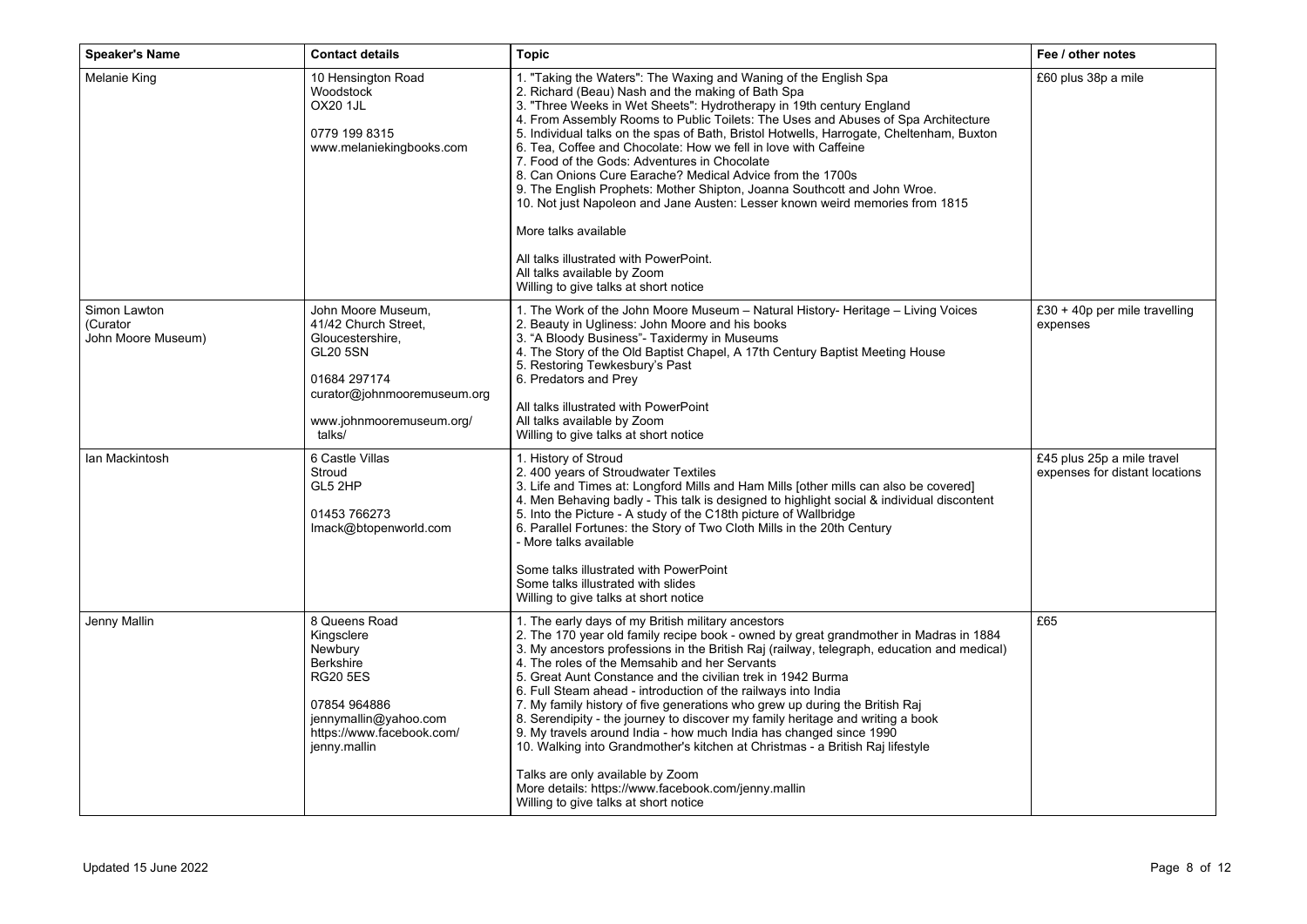| <b>Speaker's Name</b>                                                 | <b>Contact details</b>                                                                                                                                                                  | <b>Topic</b>                                                                                                                                                                                                                                                                                                                                                                                                                                                                                                                                                                                                                                                                                                                                                                                                                                                                                                                    | Fee / other notes                                                          |
|-----------------------------------------------------------------------|-----------------------------------------------------------------------------------------------------------------------------------------------------------------------------------------|---------------------------------------------------------------------------------------------------------------------------------------------------------------------------------------------------------------------------------------------------------------------------------------------------------------------------------------------------------------------------------------------------------------------------------------------------------------------------------------------------------------------------------------------------------------------------------------------------------------------------------------------------------------------------------------------------------------------------------------------------------------------------------------------------------------------------------------------------------------------------------------------------------------------------------|----------------------------------------------------------------------------|
| Andy Meller                                                           | 30 Gretton Road<br>Gotherington<br>Cheltenham<br><b>GL52 9QU</b><br>01242 677489<br>mellerandrew@gmail.com                                                                              | 1. John Nevil Maskelyne - Gloucestershire's Master of Magic and Mystery<br>2. Cider Making in Gloucestershire - from Foxwhelps to Firkins!<br>3. The Glosters at Waterloo<br>4. 'Poppies Amongst the Daffodils - The Lives and Works of the Dymock Poets'<br>All talks illustrated with PowerPoint<br>All talks available by Zoom<br>Willing to give talks at short notice                                                                                                                                                                                                                                                                                                                                                                                                                                                                                                                                                      | Normally £45-£50 including<br>travel                                       |
| Anthony Nanson and Kirsty Hartsiotis                                  | Fire Springs<br>12. Belle Vue Close<br>Stroud<br>GL5 1ND<br>01453 840887<br>khartsiotis@outlook.com<br>www.kirstyhartsiotis.com<br>anthony@quintus1.plus.com<br>www.anthonynanson.co.uk | 1. Enchanted Cotswold Country: John Drinkwater and the Arts and Crafts Movement<br>2. Arts and Crafts Movement First World War Memorials in Gloucestershire<br>3. Ghosts in the Stones: Supernatural Tales in Gloucestershire<br>4. Christmas Ghosts: the Tradition of Winter Tales in Gloucestershire and Beyond<br>5. The Arts and Crafts Movement in Cotswold Churches<br>6. A Nature Poet in Dymock on the Eve of War: Edward Thomas and Edward Garnett<br>7. King Arthur in the Cotswolds and the Surrounding Region<br>8. John Cabot of Bristol and the Legends of Lands in the West<br>9. Saints, Snakes, and Spirits: Exploring Local Folktales in the Gloucestershire Landscape<br>10. The Legendary History of Romans and Early Christians in Gloucestershire<br>Talks: Kirsty (1-5) or Anthony (6-10)<br>Storytelling performances also available, often with a local focus<br>Willing to give talks at short notice | £70 plus travel at 45p per mile                                            |
| John Parker<br>Chief Executive Officer,<br>Arboricultural Association | 17 Anderson Drive, Stonehouse,<br>Gloucestershire, GL10 2QL<br>07971797782<br>john@trees.org.uk                                                                                         | Trees either general information about urban trees, arboriculture, tree mythology and<br>folklore, or more specifically about the history and importance of trees in Stonehouse.<br>All talks illustrated with PowerPoint.<br>All talks available by Zoom                                                                                                                                                                                                                                                                                                                                                                                                                                                                                                                                                                                                                                                                       | No fee required, optional small<br>donation to a Stonehouse<br>charity     |
| Mrs Kate Peake BSc PGCE<br>Mrs Angela Rendell BSc AFIAP               | 12 Lasne Crescent<br><b>Brockworth</b><br>Gloucester<br>GL3 4UX<br>01452 863767<br>peakepresentations@gmail.com                                                                         | 1. Dressing the Victorian Lady<br>2. Dressing the Georgian Lady<br>3. Photographing Historical Costumes on Location<br>4. An Aerial Tour of Gloucestershire and Beyond<br>All talks illustrated by various means, as appropriate (costumes, photographs and short<br>films)<br>Willing to give talks at short notice                                                                                                                                                                                                                                                                                                                                                                                                                                                                                                                                                                                                            | £45 including travel within<br>5miles of Brockworth<br>40p/mile thereafter |
| John Peters                                                           | 8 Woodcock Lane<br>Stonehouse<br><b>GL10 2EE</b><br>T&F: 01453 824459<br>myrajohn@btinternet.com                                                                                        | 1. Trying to take photographs of listed and historic buildings<br>2. A Boy in Tetbury, by Frank Peters (based on a Cotswold autobiography 1905-1950)<br>3. Six Stages of Separation, and Stories of the Cold War (a personal link with spies)<br>Some talks illustrated with PowerPoint<br>Some talks available by Zoom<br>Willing to give talks at short notice                                                                                                                                                                                                                                                                                                                                                                                                                                                                                                                                                                | £45 to include travel in<br>Gloucestershire                                |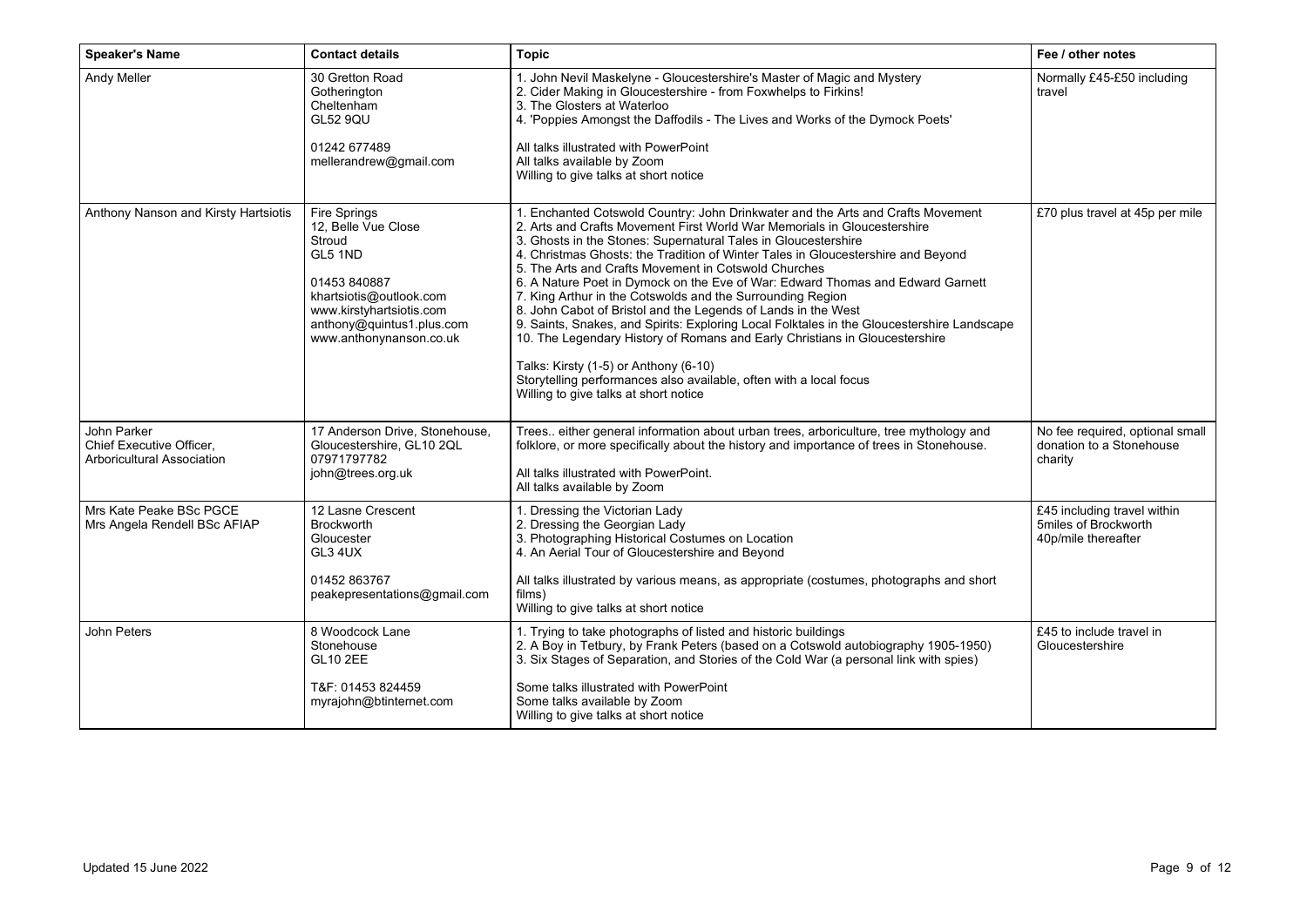| <b>Speaker's Name</b> | <b>Contact details</b>                                                                                             | <b>Topic</b>                                                                                                                                                                                                                                                                                                                                                                                                                                                                                                                                                                                                                                                                                                                                                                                                                       | Fee / other notes                             |
|-----------------------|--------------------------------------------------------------------------------------------------------------------|------------------------------------------------------------------------------------------------------------------------------------------------------------------------------------------------------------------------------------------------------------------------------------------------------------------------------------------------------------------------------------------------------------------------------------------------------------------------------------------------------------------------------------------------------------------------------------------------------------------------------------------------------------------------------------------------------------------------------------------------------------------------------------------------------------------------------------|-----------------------------------------------|
| Alan Pilbeam          | 21 Blenheim Orchard<br>Shurdington<br>Cheltenham<br><b>GL51 4TG</b><br>01242 862443<br>ampilbeam21@virginmedia.com | 1. Old Paths of Gloucestershire.<br>2. Atkyn's Gloucestershire - the County's Landscape 300 years ago.<br>3. Along the banks of the Severn in Gloucestershire<br>4. Healing Springs, Holy Wells and Spas<br>5. The Landscape Legacy of the Normans<br>6. A Week's Holiday in the Forest of Dean in 1880<br>7. The Royal Progress through Gloucestershire in 1535<br>All talks illustrated with slides                                                                                                                                                                                                                                                                                                                                                                                                                              | £40 which will normally cover<br>travel costs |
| John Putley           | 10 Salisbury Avenue,<br>Warden Hill.<br>Cheltenham<br><b>GL51 3BS</b><br>0789 9095191<br>john.putley@yahoo.com     | 1. The Medieval/Tudor/Stuart Barber-surgeon<br>2. History of witches and tales of Gloucestershire witches<br>3. History of highwaymen and highway robbery in Gloucestershire<br>4. History of farming in Gloucestershire from prehistory to WW1<br>5. Gloucestershire gargoyles & grotesques<br>6. Medieval pets<br>7. Pilgrims and pilgrimage in Gloucestershire<br>8. Medieval builders and building techniques<br>9. The Gloucestershire Mummy<br>10. A Gloucestershire Christmas<br>Talks are illustrated with PowerPoint or given in period costume and some use both<br>Some talks available by Zoom<br>Willing to give talks at short notice                                                                                                                                                                                | Normally £45-£55 including<br>travel expenses |
| John Reid             | 25 Britannia Way<br>Woodmancote<br>Cheltenham<br><b>GL52 9QP</b><br>01242 673062<br>john reid44@blueyonder.co.uk   | 1. Funerary Monuments: World-Class Sculpture in Gloucestershire Churches.<br>2. Samuel Baldwin, d. 1645: under-valued local genius of C17th Sculpture.<br>3. Margaret of Anjou, Queen of England crushed at Tewkesbury 1471: Harpy or Heroine?<br>4. Henry VI, king of England, 1422-61; 1470-71: Saint or Simpleton?<br>5. Warwick the Kingmaker, 1428-71. The most famous man in C15th England.<br>6. "Ripping Yarns & Wizard Wheezes"; The Golden Age of British Comics, 1950-75<br>7. Votes for Women: Cheltenham as a hub of Suffragette and Suffragist Activity<br>8. "Shot at Dawn": WWI military discipline in the British and French armies<br>9. The Holocaust, 1933-45: Controversies, Myths & Reality<br>All talks illustrated with PowerPoint<br>All talks available by Zoom<br>Willing to give talks at short notice | £50 but no travel expenses                    |
| James Rendell         | Woodford.<br>Alcotts Green,<br>Sandhurst<br>Gloucester GL2 9PE<br>01452 730006<br>jaamesrendell@gmail.com          | 1. H. H. Martyn & Son: Gloucestershire's Fabulous Industrialists<br>2. Terrifying Typhoon: The Gloucester Built Scourge of the Axis<br>3. Wot! No Engines? Horsa, The Silent Wooden Warrior<br>4. RAF Police dogs at War<br>All talks illustrated with PowerPoint<br>Nos. 2 and 3 include video and sound recordings<br>Willing to give talks at short notice                                                                                                                                                                                                                                                                                                                                                                                                                                                                      | £50 within 25 miles of<br>Sandhurst           |
| <b>Barry Simon</b>    | 3 Swindon Hall<br>Swindon Village<br>Cheltenham<br><b>GL51 9QR</b><br>01242 521723<br>barry simon@hotmail.com      | 1. The History of Swindon Village<br>2. Saint Kenelm and the Kenelm Way<br>3. The History of Local Church Architecture<br>4. Historic Gloucester<br>5. The History of Aviation in Gloucestershire<br>Willing to give talks at short notice                                                                                                                                                                                                                                                                                                                                                                                                                                                                                                                                                                                         | £25 and a bottle of wine                      |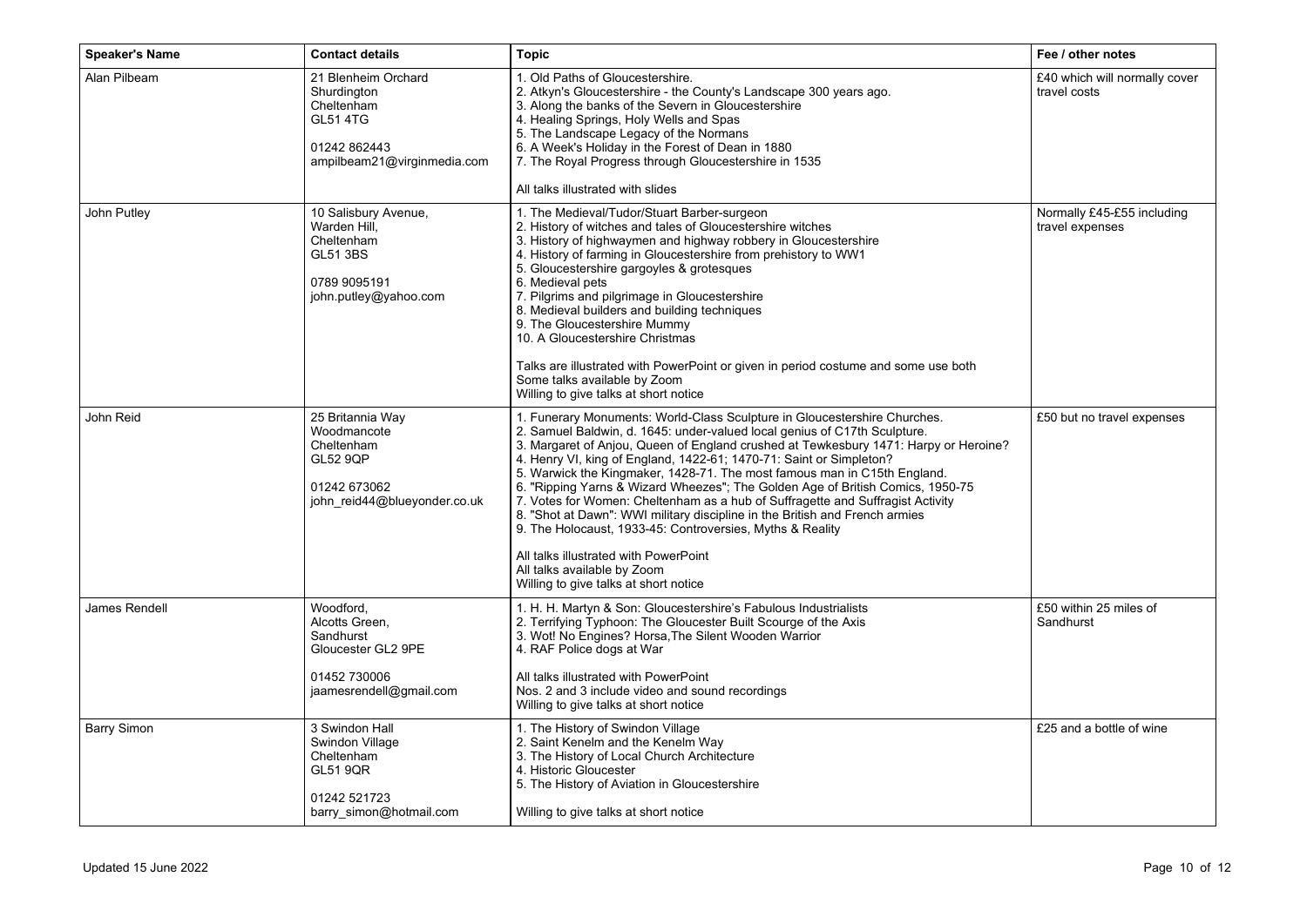| <b>Speaker's Name</b>                                                                    | <b>Contact details</b>                                                                                                                                      | <b>Topic</b>                                                                                                                                                                                                                                                                                                                                      | Fee / other notes                                                                    |
|------------------------------------------------------------------------------------------|-------------------------------------------------------------------------------------------------------------------------------------------------------------|---------------------------------------------------------------------------------------------------------------------------------------------------------------------------------------------------------------------------------------------------------------------------------------------------------------------------------------------------|--------------------------------------------------------------------------------------|
| <b>Terry Stevens</b>                                                                     | 9 Uncombe Close<br>Farleigh, Backwell<br><b>Bristol</b><br><b>BS48 3PU</b><br>01275 463884<br>jaitea14@virginmedia.com                                      | 1. The National Trust at Tyntesfield - the House, Family & Vision<br>2. The National Trust at Tyntesfield - The Gardens & Estate<br>3. The National Trust at Tyntesfield - Progress & Discoveries                                                                                                                                                 | £1.00 per head for those<br>attending (Minimum £35). Plus<br>mileage (33p per mile.) |
| Chas Townley                                                                             | 1 Milton Grove<br>Stroud<br>GL5 1NP<br>01453 298396<br>07969275231<br>chastownley@myphone.coop                                                              | 1. Stroud Workhouse - A Danger to Sick People<br>2. Margaret Hills - From Suffrage to Citizenship<br>3. Council Housing Developments in Gloucestershire before 1915<br>4. The rise and fall of the "Bisley Path" from Cirencester to Gloucester<br>All talks illustrated with PowerPoint                                                          | £50 including local travel                                                           |
| Vale of Berkeley Railway<br>Howard Parker - lead contact for a<br>small team of speakers | <b>Howard Parker</b><br>87 Hill Road<br>Clevedon, BS21 7PN<br>01275 475285<br>07866 727743<br>howpark@aol.com<br>valeofberkeleyrailway.co.uk                | 1. The Vale of Berkeley Railway - building a new heritage railway in the 21st Century<br>Talk is illustrated with PowerPoint<br>Talk is available by Zoom                                                                                                                                                                                         | £50 donation plus £15 travel<br>expenses                                             |
| Dr Alan Wadsworth                                                                        | <b>Stanley House</b><br>13 Bretforton Road<br>Badsey<br>Evesham<br><b>WR117XG</b><br>01386 832331<br>worcs.farmsteads@gmail.com<br>alanmwadsworth@gmail.com | 1. Farmsteads and buildings: recording and researching the past for the future<br>2. Farms and farmers: a history of one farm from historical documents<br>3. One man and three farms: the story of a Wiltshire farmer 1813-1847<br>All talks illustrated with PowerPoint<br>All talks available by Zoom<br>Willing to give talks at short notice | £48 plus travelling expenses at<br>22p per mile                                      |
| <b>Keith Walker</b>                                                                      | 12 Hidcote Close<br>Eastcombe<br>Stroud<br>GL6 7EF<br>01453 731495<br>keith437@btinternet.com                                                               | 1. Redler of Stroud<br>The talk is illustrated with PowerPoint                                                                                                                                                                                                                                                                                    | £40 total within 10 miles<br>£45 total within 20 miles                               |
| Mike Walsh                                                                               | 11 Hickory Lane<br>Almondsbury<br>Bristol BS32 4FR<br>07825322280<br>Mike-w456@hotmail.co.uk                                                                | 1. Operation Barbarossa - Hitler's invasion of Russia 22 June 1941<br>2. Stalingrad 1942 - Death of an Army<br>The talk is illustrated with PowerPoint                                                                                                                                                                                            | £40 plus 40p per mile                                                                |